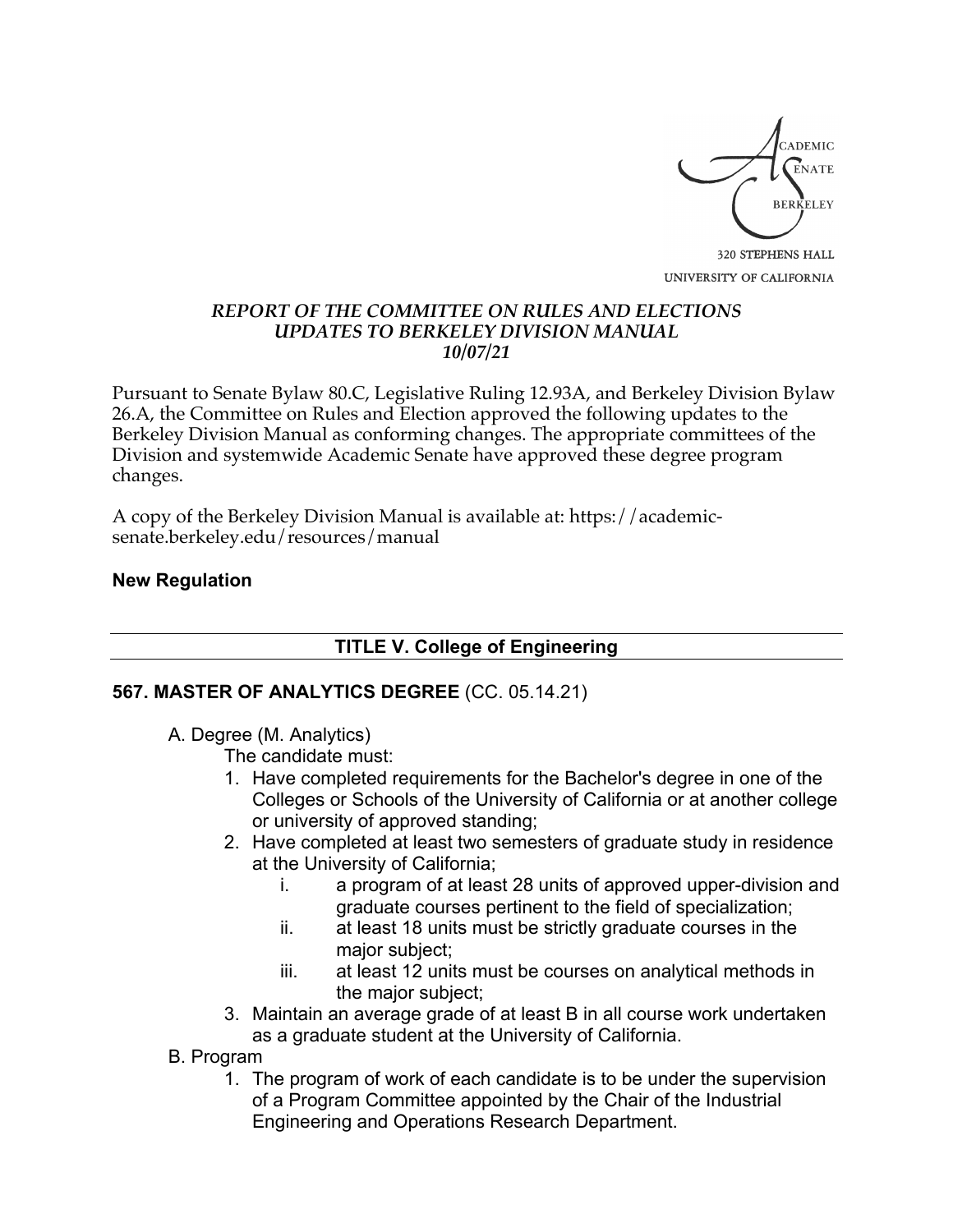- 2. The program must include at least 4 units at the graduate level of professionally-oriented individual or group study, properly supportive of the program of study, culminating in a written report. No more than 5 units, and none of the 12 required units of graduate courses on analytical methods in the major subject, can be individual or group study.
- 3. Subject to approval of the Graduate Council, the program of study is determined and administered by the faculty of the Department of Industrial Engineering and Operations Research.

### **New Title and Regulation**

#### **PART III.**

# **REGULATIONS APPLICABLE TO CANDIDATES FOR THE DEGREES OF MASTER OF ARTS, MASTER OF SCIENCE, MASTER OF ADVANCED STUDY, MASTER OF FINE ARTS, MASTER OF DEVELOPMENT PRACTICE, OR MASTER OF DESIGN, OR MASTER OF DEVELOPMENT ENGINEERING13**

## **TITLE V. M.Dev.Eng Degree**

### **1550. MASTER OF DEVELOPMENT ENGINEERING** (CC. 09.30.20)

A. Admission

Admission to this degree program will require the candidates to have (1) received a Bachelor's degree from the University of California or from another college or university of approved standing and compliance with such other requirements regarding preparation for graduate study as may be prescribed by the Faculty of the Graduate Group in Development Engineering, and (2) evidence of high quality academic and professional work.

#### B. Degree Requirements

The Degree of Master of Development Engineering (M.Dev.Eng.) will be granted under the following conditions:

- 1. completion of three semesters of course work as specified by the Graduate Group in Development Engineering and approved by the Graduate Council, including a minimum of two semesters in residence at the University of California, Berkeley;
- 2. completion of at least 36 units as specified by the Graduate Group in Development Engineering, including a minimum of 18 units in graduate course work;
- 3. completion of a comprehensive oral exam (Plan II) to be prepared in accordance with the M.Dev.Eng Curriculum Committee and Graduate